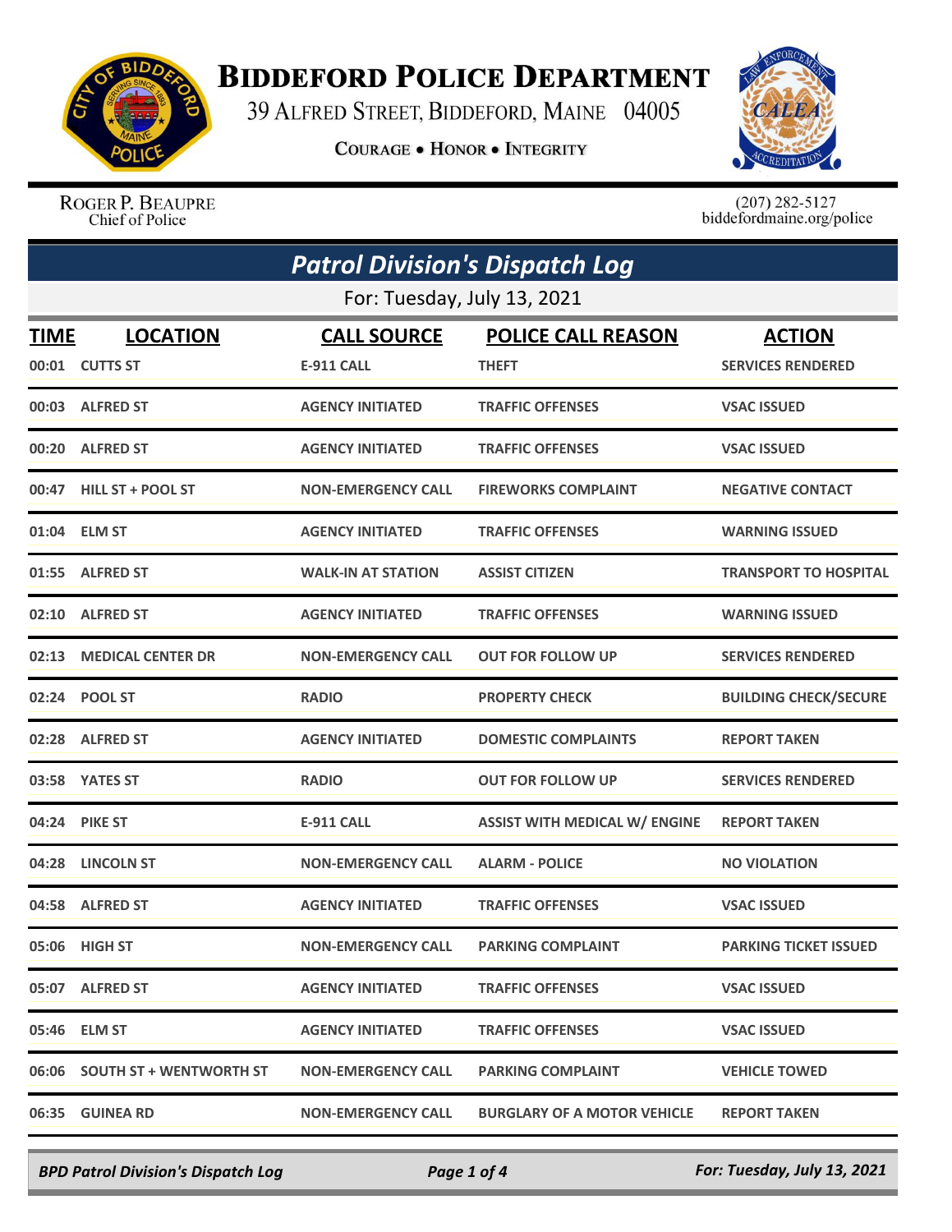| <b>TIME</b> | <b>LOCATION</b>                | <b>CALL SOURCE</b>        | <b>POLICE CALL REASON</b>          | <b>ACTION</b>                |
|-------------|--------------------------------|---------------------------|------------------------------------|------------------------------|
| 06:40       | <b>GUINEA RD</b>               | <b>NON-EMERGENCY CALL</b> | <b>BURGLARY OF A MOTOR VEHICLE</b> | <b>REPORT TAKEN</b>          |
|             | 06:43 FOSS ST                  | <b>NON-EMERGENCY CALL</b> | <b>ANIMAL COMPLAINT</b>            | <b>UNFOUNDED</b>             |
|             | 07:05 ELM ST                   | <b>NON-EMERGENCY CALL</b> | <b>MESSAGE DELIVERY</b>            | <b>NEGATIVE CONTACT</b>      |
| 07:07       | <b>GUINEA RD</b>               | <b>NON-EMERGENCY CALL</b> | <b>BURGLARY OF A MOTOR VEHICLE</b> | <b>REPORT TAKEN</b>          |
| 07:12       | <b>KOSSUTH ST + CENTER ST</b>  | <b>NON-EMERGENCY CALL</b> | <b>PARKING COMPLAINT</b>           | <b>PARKING TICKET ISSUED</b> |
|             | 07:14 MAPLEWOOD AVE            | <b>NON-EMERGENCY CALL</b> | <b>ALARM - POLICE</b>              | <b>NO ACTION REQUIRED</b>    |
| 07:16       | <b>SOUTH ST + ELM ST</b>       | <b>NON-EMERGENCY CALL</b> | <b>DIRECT TRAFFIC</b>              | <b>SERVICES RENDERED</b>     |
| 07:27       | <b>ALFRED ST + BOULDER WAY</b> | <b>NON-EMERGENCY CALL</b> | <b>SUSPICION</b>                   | <b>SERVICES RENDERED</b>     |
| 07:29       | <b>ALFRED ST</b>               | <b>AGENCY INITIATED</b>   | <b>OUT FOR FOLLOW UP</b>           | <b>SERVICES RENDERED</b>     |
| 07:53       | <b>GUINEA RD</b>               | <b>NON-EMERGENCY CALL</b> | <b>BURGLARY OF A MOTOR VEHICLE</b> | <b>REPORT TAKEN</b>          |
| 07:53       | <b>POOL ST + MARBLEHEAD LN</b> | <b>NON-EMERGENCY CALL</b> | <b>BOLO</b>                        | <b>SERVICES RENDERED</b>     |
| 08:03       | <b>GUINEA RD</b>               | <b>RADIO</b>              | <b>BURGLARY OF A MOTOR VEHICLE</b> | <b>REPORT TAKEN</b>          |
| 08:22       | <b>GUINEA RD</b>               | <b>NON-EMERGENCY CALL</b> | <b>BURGLARY OF A MOTOR VEHICLE</b> | <b>REPORT TAKEN</b>          |
| 08:42       | <b>BIRCH ST</b>                | <b>AGENCY INITIATED</b>   | <b>OUT FOR FOLLOW UP</b>           | <b>SERVICES RENDERED</b>     |
| 08:43       | <b>MAIN ST + HARVEY ST</b>     | <b>NON-EMERGENCY CALL</b> | <b>VEHICLE CRASH - POLICE ONLY</b> | <b>STATE FORM TAKEN</b>      |
|             | 09:02 WENTWORTH ST             | <b>NON-EMERGENCY CALL</b> | <b>CHECK WELFARE</b>               | <b>SERVICES RENDERED</b>     |
|             | 09:14 ASTRO LN                 | <b>E-911 CALL</b>         | 911 MISUSE                         | <b>WARNING ISSUED</b>        |
|             | 09:17 ELM ST + PRECOURT ST     | E-911 CALL                | <b>BOLO</b>                        | <b>NEGATIVE CONTACT</b>      |
|             | 09:31 MAIN ST + ST MARYS ST    | <b>NON-EMERGENCY CALL</b> | <b>VEHICLE CRASH - POLICE ONLY</b> | <b>SERVICES RENDERED</b>     |
|             | 09:35 MAIN ST                  | <b>AGENCY INITIATED</b>   | <b>OUT FOR FOLLOW UP</b>           | <b>SERVICES RENDERED</b>     |
|             | 09:55 ALFRED ST                | <b>WALK-IN AT STATION</b> | <b>PAPERWORK</b>                   | <b>SERVICES RENDERED</b>     |
|             | 09:58 WASHINGTON ST            | <b>WALK-IN AT STATION</b> | <b>DOMESTIC COMPLAINTS</b>         | <b>SERVICES RENDERED</b>     |
|             | <b>10:10 HILL ST</b>           | <b>WALK-IN AT STATION</b> | <b>PAPERWORK</b>                   | <b>SERVICES RENDERED</b>     |
|             | 10:48 HIGH ST                  | <b>NON-EMERGENCY CALL</b> | <b>TRESPASSING</b>                 | <b>REPORT TAKEN</b>          |
|             | 11:04 WENTWORTH ST             | E-911 CALL                | 911 MISUSE                         | <b>SERVICES RENDERED</b>     |
|             | 11:26 ALFRED ST                | <b>AGENCY INITIATED</b>   | <b>TRAFFIC OFFENSES</b>            | <b>WARNING ISSUED</b>        |
|             |                                |                           |                                    |                              |

*BPD Patrol Division's Dispatch Log Page 2 of 4 For: Tuesday, July 13, 2021*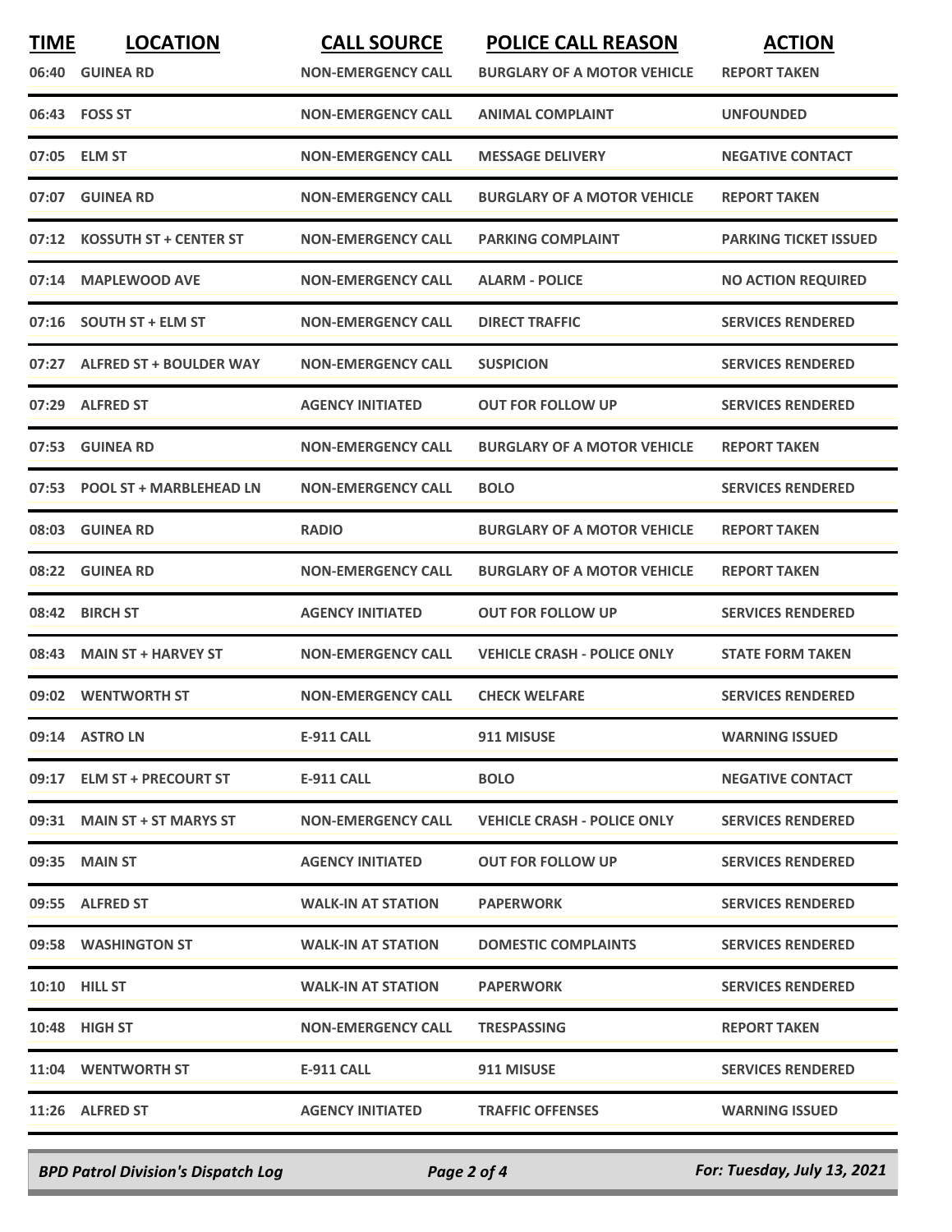| <b>TIME</b> | <b>LOCATION</b>                                 | <b>CALL SOURCE</b>                                                                | <b>POLICE CALL REASON</b>                                                                 | <b>ACTION</b>             |
|-------------|-------------------------------------------------|-----------------------------------------------------------------------------------|-------------------------------------------------------------------------------------------|---------------------------|
|             | 12:15 ALFRED ST                                 | <b>WALK-IN AT STATION</b>                                                         | <b>PAPERWORK</b>                                                                          | <b>PAPERWORK SERVED</b>   |
|             | 12:41 HIGH ST                                   | <b>AGENCY INITIATED</b>                                                           | <b>OUT FOR FOLLOW UP</b>                                                                  | <b>SERVICES RENDERED</b>  |
|             | 12:53 GUINEA RD                                 | <b>AGENCY INITIATED</b>                                                           | <b>OUT FOR FOLLOW UP</b>                                                                  | <b>SERVICES RENDERED</b>  |
|             | <b>12:59 MAIN ST</b>                            | <b>RADIO</b>                                                                      | <b>PARKING COMPLAINT</b>                                                                  | <b>NO ACTION REQUIRED</b> |
|             | 13:14 ALFRED ST + EDWARDS AVE                   | <b>E-911 CALL</b>                                                                 | 911 MISUSE                                                                                | <b>NEGATIVE CONTACT</b>   |
|             | 13:27 GREEN ST                                  | <b>AGENCY INITIATED</b>                                                           | <b>OUT FOR FOLLOW UP</b>                                                                  | <b>SERVICES RENDERED</b>  |
|             | 14:19 WASHINGTON ST                             | <b>WALK-IN AT STATION</b>                                                         | <b>DOMESTIC COMPLAINTS</b>                                                                | <b>REPORT TAKEN</b>       |
|             | 15:08 BIRCH ST<br><b>CHARGE: WARRANT ARREST</b> | <b>NON-EMERGENCY CALL</b><br><b>CHARGE: OPERATING WITH SUSPENDED REGISTRATION</b> | <b>WARRANT ARREST</b><br>OFFENDER: KIMBERLY D GONYER  AGE: 50  RESIDENT OF: BIDDEFORD, ME | <b>ARREST(S) MADE</b>     |
|             | 15:20 GREEN ST                                  | <b>NON-EMERGENCY CALL</b>                                                         | <b>OUT FOR FOLLOW UP</b>                                                                  | <b>SERVICES RENDERED</b>  |
|             | 15:21 POOL ST                                   | <b>AGENCY INITIATED</b>                                                           | <b>OUT FOR FOLLOW UP</b>                                                                  | <b>SERVICES RENDERED</b>  |
|             | 15:39 ALFRED ST                                 | <b>AGENCY INITIATED</b>                                                           | <b>OUT FOR FOLLOW UP</b>                                                                  | <b>SERVICES RENDERED</b>  |
|             | 15:40 ALFRED ST                                 | <b>AGENCY INITIATED</b>                                                           | <b>TRAFFIC OFFENSES</b>                                                                   | <b>WARNING ISSUED</b>     |
|             | 15:50 ELM ST                                    | <b>E-911 CALL</b>                                                                 | <b>VEHICLE CRASH - POLICE ONLY</b>                                                        | <b>SERVICES RENDERED</b>  |
|             | 15:54 WEST ST                                   | <b>NON-EMERGENCY CALL</b>                                                         | <b>TRESPASSING</b>                                                                        | <b>REPORT TAKEN</b>       |
|             | 16:18 ELM ST                                    | <b>NON-EMERGENCY CALL</b>                                                         | <b>SUSPICION</b>                                                                          | <b>UNFOUNDED</b>          |
|             | 16:21 ELM ST                                    | <b>AGENCY INITIATED</b>                                                           | <b>SUSPICION</b>                                                                          | <b>NEGATIVE CONTACT</b>   |
|             | 16:43 ALFRED ST                                 | <b>E-911 CALL</b>                                                                 | <b>VEHICLE CRASH - POLICE ONLY</b>                                                        | <b>STATE FORM TAKEN</b>   |
|             | 16:50 ELM ST                                    | <b>AGENCY INITIATED</b>                                                           | <b>OUT FOR FOLLOW UP</b>                                                                  | <b>SERVICES RENDERED</b>  |
|             | 17:22 HARDING ST                                | <b>NON-EMERGENCY CALL</b>                                                         | <b>ASSIST OTHER AGENCY</b>                                                                | <b>NEGATIVE CONTACT</b>   |
|             | 17:53 MT PLEASANT ST                            | <b>NON-EMERGENCY CALL</b>                                                         | <b>CHECK WELFARE</b>                                                                      | <b>SERVICES RENDERED</b>  |
|             | 18:00 CLEAVES ST                                | <b>WALK-IN AT STATION</b>                                                         | <b>CIVIL COMPLAINT</b>                                                                    | <b>CIVIL COMPLAINT</b>    |
|             | 18:02 ALFRED ST                                 | <b>NON-EMERGENCY CALL</b>                                                         | <b>BOLO</b>                                                                               | <b>GONE ON ARRIVAL</b>    |
|             | 18:11 MAIN ST                                   | <b>E-911 CALL</b>                                                                 | 911 MISUSE                                                                                | <b>NEGATIVE CONTACT</b>   |
|             | 18:21 CLEAVES ST                                | <b>WALK-IN AT STATION</b>                                                         | <b>OUT FOR FOLLOW UP</b>                                                                  | <b>SERVICES RENDERED</b>  |
|             |                                                 |                                                                                   |                                                                                           |                           |

*BPD Patrol Division's Dispatch Log Page 3 of 4 For: Tuesday, July 13, 2021*